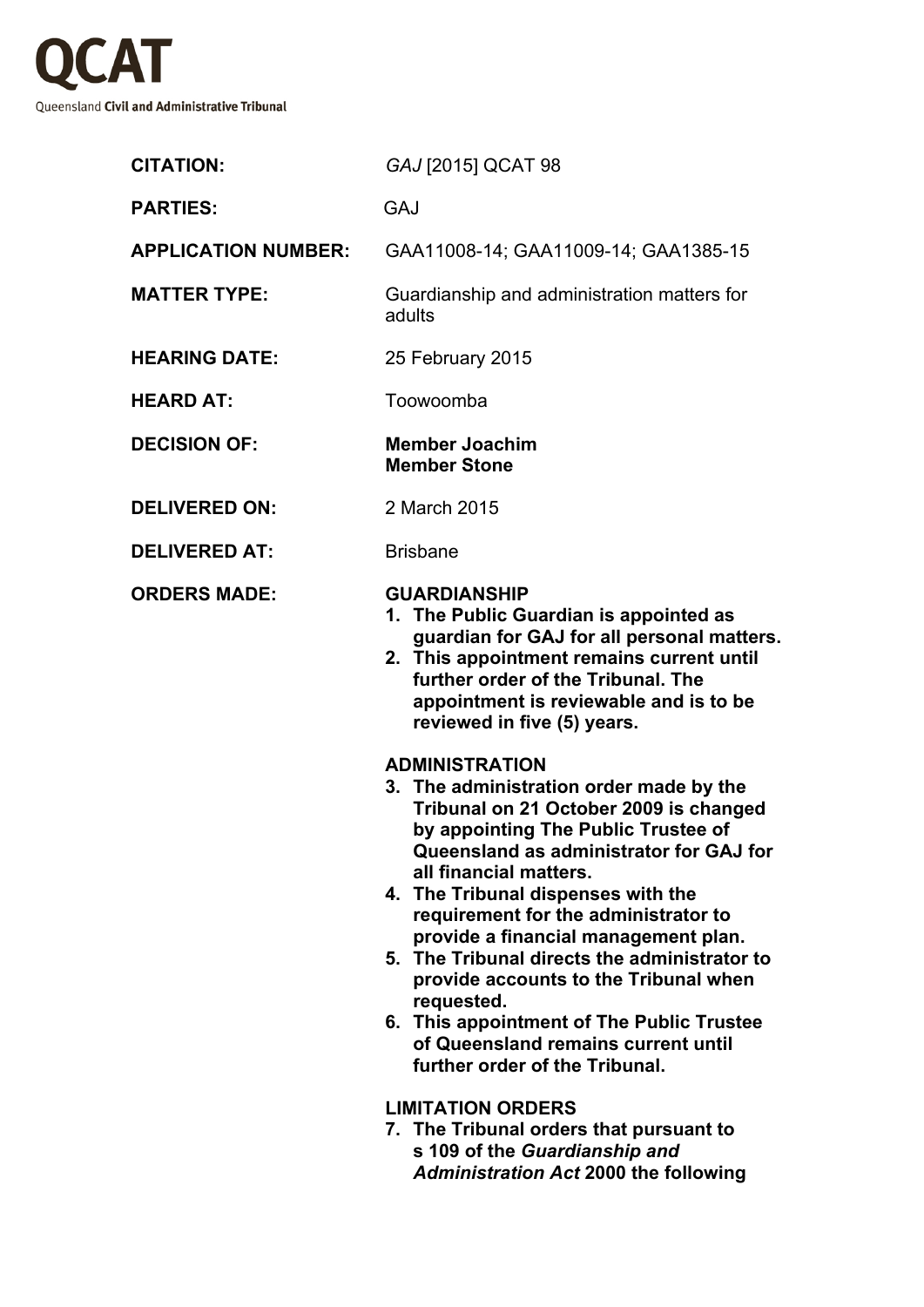**documents are confidential and must not be disclosed to any party other than WA, BM, The Public Trustee of Queensland and the Public Guardian:**

- **a. H51 and attachments;**
- **b. H52;**
- **c. H53;**
- **d. H54;**
- **e. H60 and attachments;**
- **f. H62 and attachments;**
- **g. H63;**
- **h. H64;**
- **i. H65.**

## **POSTPONEMENT ORDER**

**8. The Tribunal orders that the order appointing the Public Guardian as guardian for GAJ and The Public Trustee of Queensland as administrator for GAJ be sent to GAJ 14 days after the date of this order.**

### **DIRECTIONS**

**9. GAJ's copy of the order is to be sent to BM, TASC advocate.**

**CATCHWORDS:** GUARDIANSHIP – ADMINISTRATION – CONFIDENTIALITY – POSTPONEMENT ORDER – where applicant mother of adult seeks a confidentiality order on material submitted because of safety concerns – where applicant seeks a guardianship and administration order for her son – where adult is named as on a domestic violence order – where adult refuses assistance in decision making – where adult threatens to cancel Centrelink entitlement if Public Trustee appointed – whether adult has capacity for decision making – whether Tribunal should make a postponement order to delay notice of decision to adult to avoid Tribunal's decision being thwarted

> *Guardianship and Administration Act* 2000 (Qld), s 12, s 31, s 109, s 157, Schedule 4 *Queensland Civil and Administrative Tribunal Act* 2009 (Qld), s 66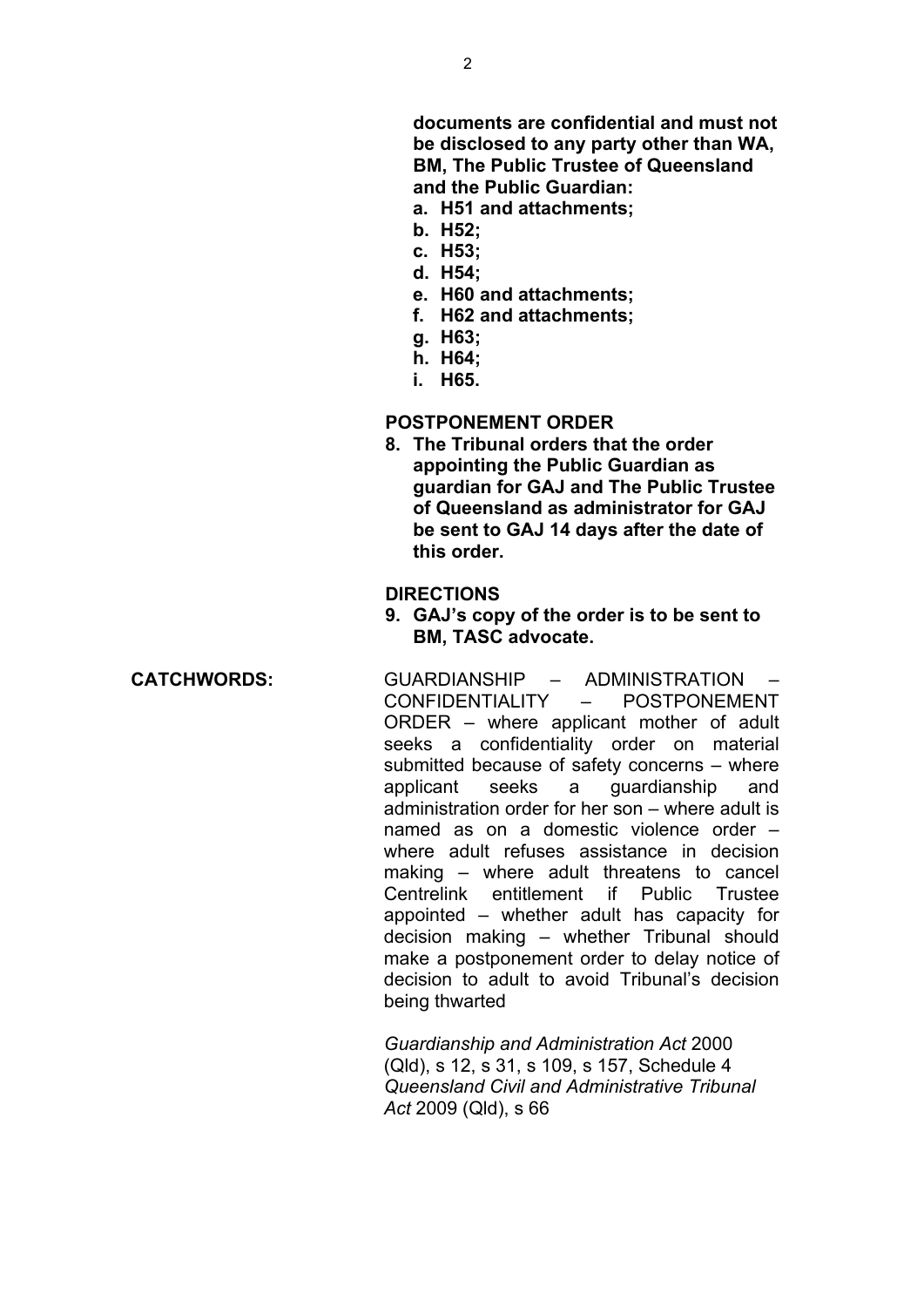# **APPEARANCES:**

GAJ, Adult by telephone GS, Mother GA, Father MI, Office of Public Guardian WA, Carers Qld FR, Carers Qld BM, TASC, Advocate MT, Queensland Police Service SA, Public Trustee of Queensland by telephone MK, Focal by telephone

# **REASONS FOR DECISION**

- [1] GAJ is 36 years of age and he lives on his parents' property in Queensland.
- [2] He has a number of animals which he tends to on a daily basis and which he enjoys immensely. He also enjoys fishing.
- [3] His mother GS applied to the Tribunal in late 2014 seeking the appointment of the Public Guardian as guardian for GAJ and seeking a review of the appointment of the Public Trustee of Queensland as GAJ's administrator.
- [4] The Public Trustee have been involved in GAJ's life for several years principally to manage funds which were the result of a motor vehicle accident compensation claim. The last order by the former Guardianship and Administration Tribunal was made on 21 October 2008 whereby the Public Trustee was appointed as administrator to manage all of GAJ's finances except his Centrelink payments.
- [5] The applicant is seeking an extension of the current powers of the Public Trustee so that they are appointed to manage all of GAJ's financial affairs.
- [6] GAJ is very much opposed to this application.
- [7] The applicant advised that GAJ is living in squalor in a shack on the family farm resisting all services and attempts at assistance and exhibiting considerable aggression in dealing with people. In this connection she has sought the appointment of the Public Guardian.
- [8] On 5 December 2014 the Tribunal appointed the Public Guardian under an interim order for a period of three months for all personal matters.
- [9] In February 2014 GAJ was subject to a six-month probation order for a serious assault on one of his female relatives. He was also the respondent in a domestic violence application. An order was subsequently put in place from the 30 June 2014 to the 29 June 2016 with his mother as the aggrieved person and other relatives named in the order.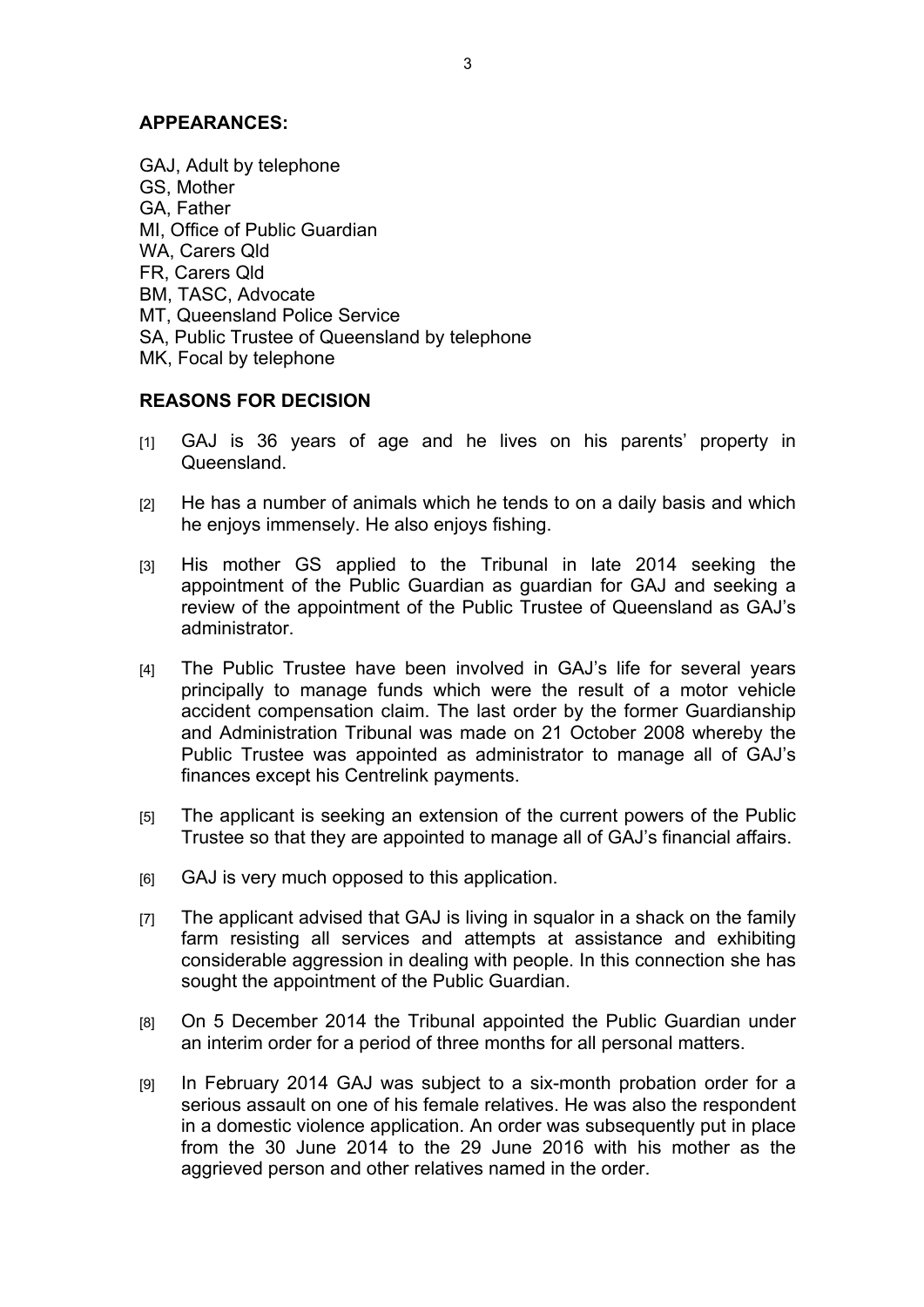- [10] On 14 July 2014 GAJ pleaded guilty and was fined \$200 to an assault/obstructing police on 26 June 2014.
- [11] In the lead up to the hearing GAJ advised various parties in very aggressive terms that there would be serious consequences should the Public Trustee be appointed to manage his finances.

## **Confidentiality Order**

- [12] In February 2015 the applicant applied to the Tribunal for a confidentiality order to be made in relation to documents that she and others had provided to the Tribunal.
- [13] Confidentiality orders can be made by the Tribunal under s 109 of the *Guardianship and Administration Act* 2000 (Qld) ('GA Act') and under s 66 of the *Queensland Civil and Administrative Tribunal Act* 2009 (Qld) ('QCAT Act').
- [14] The GA Act provides that a confidentiality order is able to be made in relation to documents prior to a hearing. In the event this is done the parties have an opportunity to be heard at the hearing in relation to the confidentiality order.
- [15] The Tribunal did not make a confidentiality order prior to the hearing.
- [16] At the commencement of the hearing the applicant requested that a confidentiality order be made on a variety of documents which she and others had submitted to the Tribunal.
- [17] The exception that she conceded was that the documents could however be made available to the Public Trustee, the Public Guardian, WA from Carers Queensland who was assisting her with the application and BM an advocate from TASC who was supporting her son GAJ in the application process.
- [18] The basis of the application for a confidentiality order was that it was necessary to avoid serious harm including significant health detriment to the applicant and to people she knew as well as avoid endangering the physical or mental health or safety of herself, her husband and others that she knew.
- [19] There were no submissions made by others in relation to the application.
- [20] The Tribunal was satisfied that a range of documents which are outlined in the order should be made subject to a confidentiality order to avoid GAJ having access to material which would likely cause him considerable agitation and which could result given the history, in his harming persons or endangering the safety of persons.
- [21] The Tribunal was satisfied that the adult's previous behaviours as outlined above were sufficient grounds to grant the confidentiality order.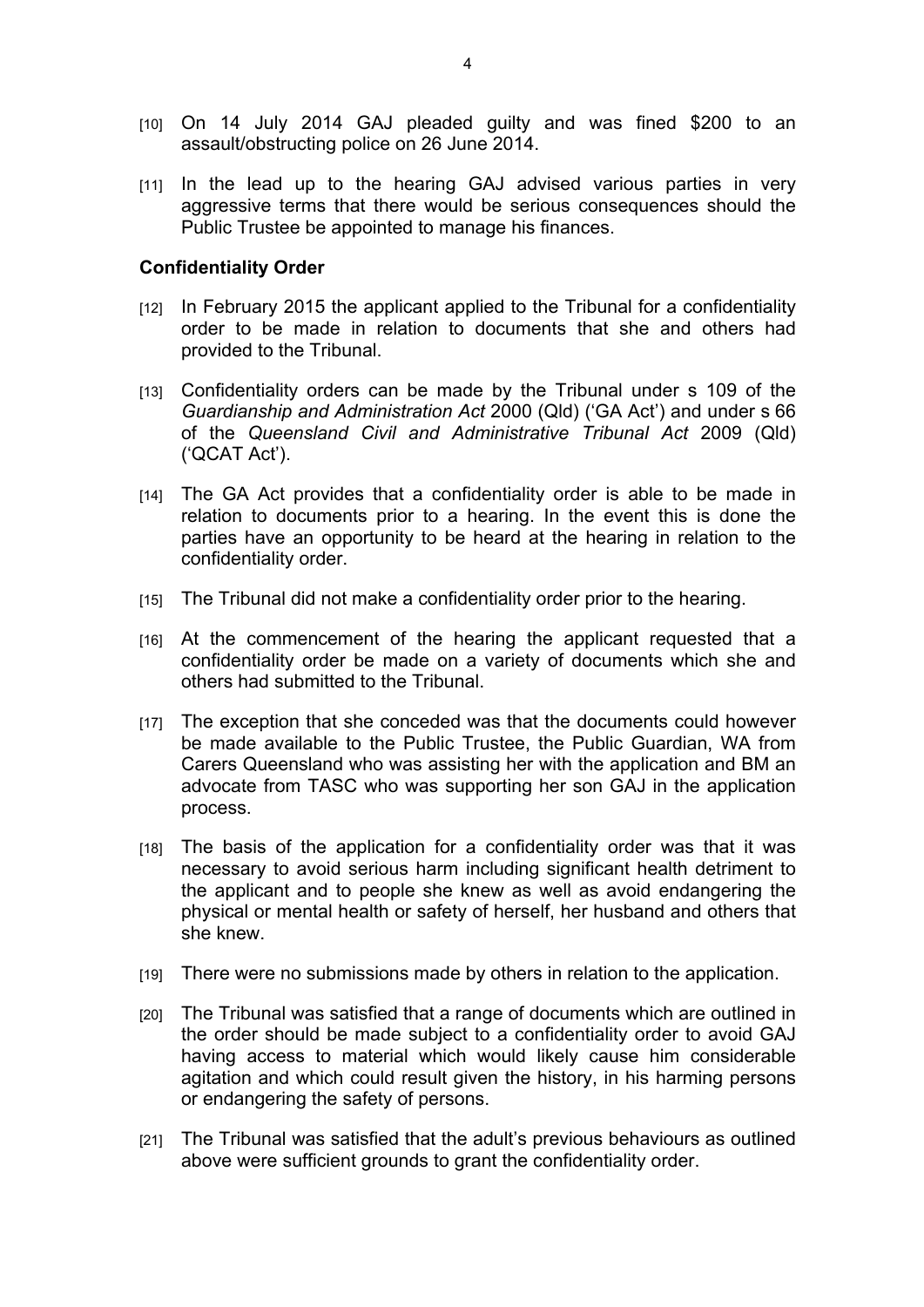[22] There were no objections to the order being made.

### **The Substantive Applications**

- [23] The application for the appointment of the Public Guardian as guardian is an application under s 12 of the GA Act. The application to review the appointment of an administrator is an application under s 31 of the GA Act.
- [24] In both matters the Tribunal needs to consider GAJ's capacity for, in the first instance, personal matters and secondly financial matters.
- [25] GAJ has had an intellectual disability from birth. There is evidence in the written material before the Tribunal that he is impulsive in decision-making and does not appreciate the consequences of his decisions.
- [26] He is said to have poor short-term memory and lacks insight into his limitations. He is unable to plan his finances according to the evidence on the Tribunal file.
- [27] He has also suffered an acquired brain injury from a motor accident. He has difficulty understanding and remembering health matters and his behaviour has estranged him from his family.
- [28] He has very poor literacy skills.
- [29] GAJ denies the acquired brain injury from a motor vehicle accident. He acknowledges that he had headaches for a couple of weeks but not an acquired brain injury. He acknowledges that he had a head injury.
- [30] His advocate BM referred to GAJ having a problem with his short-term memory and not being able to understand consequences.
- [31] He indicated that many people in GAJ's life have attempted to assist him to have a successful life but he does not understand their goodwill.
- [32] He advised the Tribunal that as a result of GAJ's impulsivity, GAJ lived beyond his means and was unable to service debts thereby putting pressure on himself which led to escalating behaviours. He advised GAJ seeks funds from others and can't repay the debt. He subsequently takes on more animals to get additional funds. The debts referred to are detailed later.
- [33] BM also advised the Tribunal that GAJ has made threats of self-harm if his pension is taken away.
- [34] GAJ indicated that he does not want the Public Trustee touching his pension as he has been doing it for so long.
- [35] Capacity is defined in Schedule 4 of the GA Act. To have capacity a person needs to be able to understand the nature and effect of decisions,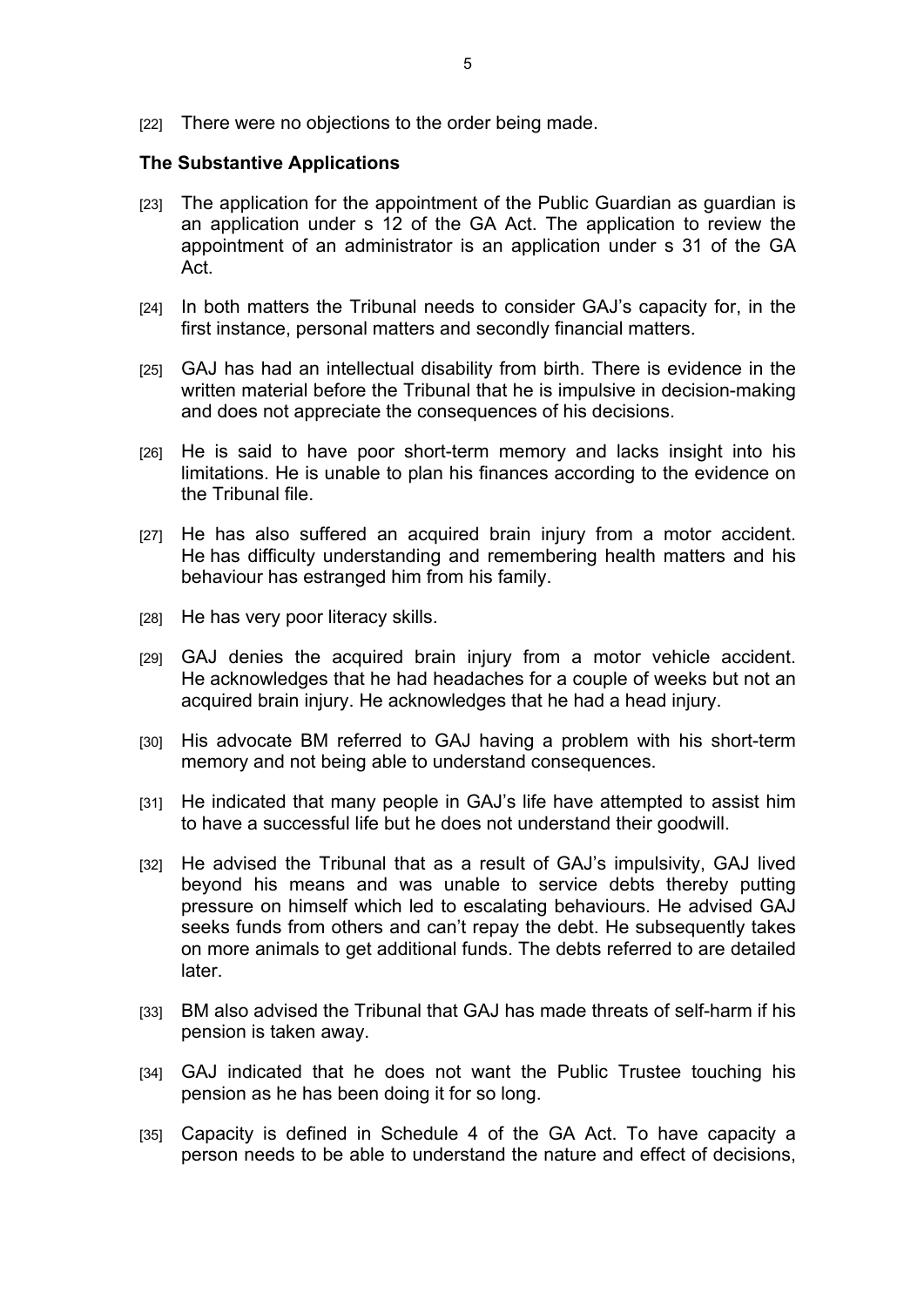communicate those decisions freely and voluntarily and to communicate the decision in some way.

- [36] On the evidence before the Tribunal, the Tribunal is satisfied that the presumption of capacity for both personal and financial matters is rebutted. In other words the Tribunal is satisfied that GAJ does not have the capacity to make decisions about his personal and his financial matters.
- [37] The Tribunal makes this finding because it cannot be satisfied that GAJ understands the nature and effect of decisions before him.

### **Is there a Need to Appoint a Guardian?**

- [38] The Public Guardian provided a report to the Tribunal. A representative from the Public Guardian advised that GAJ was visited at his home in late January and there has been subsequent telephone contact.
- [39] GAJ did not give a view to the Public Guardian as to whether he sees a need for a guardian to make decisions on his behalf. He reiterated to the Public Guardian he did not want his money touched and he wanted to live on a property by himself with his animals.
- [40] In the Public Guardian's report the applicant is quoted as saying that her son was becoming a major difficulty in the community and that he is living in an old dairy building on the family property which is not suitable because there are no shower or laundry facilities or any functional kitchen area.
- [41] She stated that she has had difficulties in dealing with her son's behaviours which include verbal threats, property damage to the family home and threatening family members with physical violence. As the applicant she considered it would be appropriate for a decision maker to be appointed.
- [42] GAJ receives services from Focal Incorporated. The manager of that service considered that GAJ would benefit from having a guardian appointed to make decisions on his behalf.
- [43] The senior guardian concluded that GAJ is currently physically and verbally abusing all members of his immediate family and concerns have been raised that he is neglecting and abusing his medication.
- [44] It is clear to the Tribunal that the relationship between GAJ and his parents has become extremely strained as it has with other members of the family. It is not possible for GAJ to continue living in squalid conditions on the family property. Alternative accommodation must be sourced.
- [45] The Public Guardian is also attempting to obtain a full medical review from a general practitioner and GAJ's psychiatrist.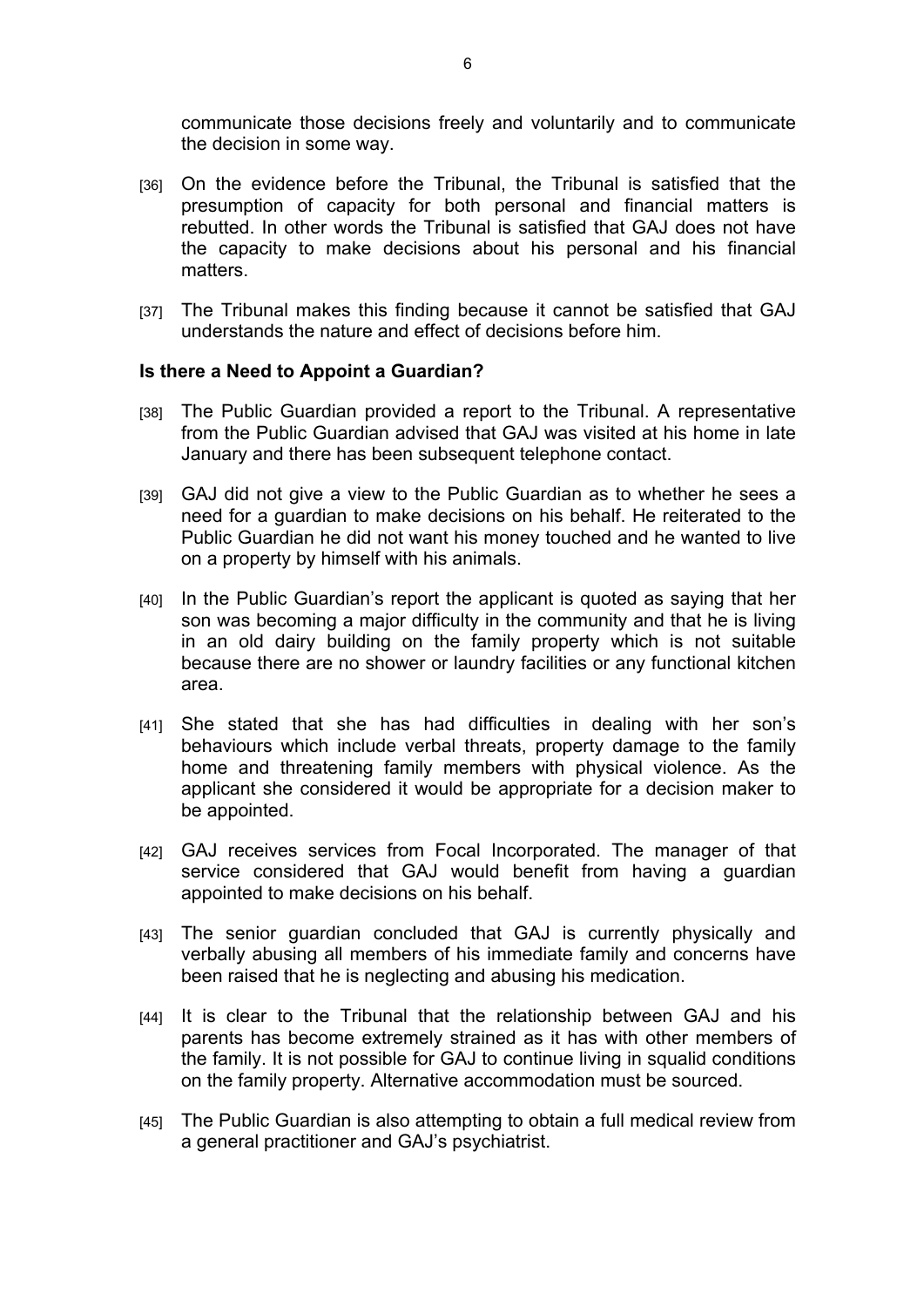- [46] The Tribunal is satisfied that there is a need for decisions about personal matters and without an appointment GAJ's needs will not be adequately met nor his interests adequately protected.
- [47] GAJ has had trouble with the law in the past and there is a current domestic violence order in place.
- [48] Given that there may have to be changes in GAJ's life which could necessitate the need for some additional services the Tribunal is minded to make a plenary order and will appoint the Public Guardian as guardian for GAJ for all personal matters. This appointment is reviewable and is to be reviewed in five years.

#### **Is there a Need to Appoint an Administrator?**

- [49] The Public Trustee hold no funds for GAJ. The funds as a result of the motor vehicle accident have all been exhausted. One reason for this is that the Public Trustee of Queensland paid off a loan of over \$4,000 which GAJ borrowed from the Heritage Building Society around 2008.
- [50] GAJ receives a disability support pension and says he has approximately \$1,000 in a bank. He has a personal loan of approximately \$3,000 and of which he pays \$60 per fortnight in repayments. He also has a debt of \$300 to \$400 to his father which he says he will repay if the arguments stop at home.
- [51] He makes no contribution to any expenses on the property. He does not pay rent. He accesses his funds through an atm.
- [52] In the past he has owed Lockyer Farm Machinery approximately \$400 but this has been written off by the company to quieten down a dispute with his cousin.
- [53] He returned a visa card to the bank and he was unsure if he owed any money on this card.
- [54] The loan of \$3,000 was used to purchase a second hand bike not under warranty whilst a new bike was receiving some minor repairs which were to be completed within a couple of days.
- [55] The new bike is not registered whereas it is under warranty.
- [56] It is evident to the Tribunal that the adult's impulsivity has got him into financial difficulties and he is unable to find adequate solutions to these challenges.
- [57] There is no satisfactory informal method by which the adult's management of debt can be suitably arranged.
- [58] The Tribunal is satisfied that there is a need for an appointment of an administrator and without and appointment GAJ's needs will not be adequately met nor his interests adequately protected.